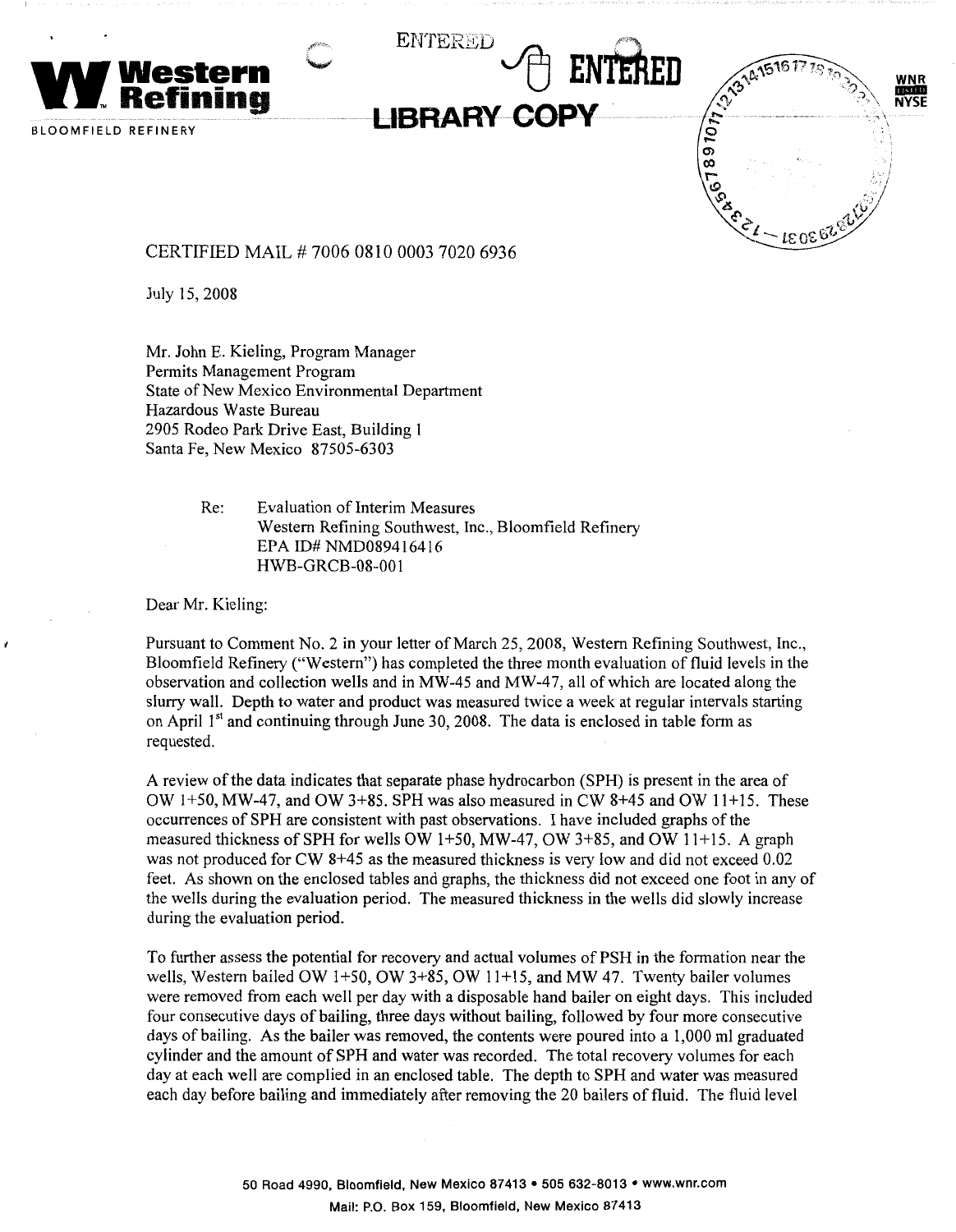Mr. John Kieling July 15, 2008

measurements are also provided in the enclosed table. Graphs showing the recovery volumes for each day and the fluid levels prior to bailing are also enclosed.

A review of the recovery data indicates that relatively small volumes of SPH were recovered. A maximum recovery of 0.36 gallons on a single day was observed at OW 3+85 and this recovery rate reduced to only approximately 0.2 gallons per day. Recovery rates at OW 1+50 and MW #47 appear to have stabilized at less than 0.1 gallons of SPH per day and less than one hundredth of a gallon of SPH was recovered at OW  $11+15$  by the eighth day.

An evaluation of the depth to SPH and water during the bailing test indicates a reduction in measured SPH thickness in the wells. Plots were not prepared for the fluid level measurements recorded on each day immediately at the conclusion of the bailing test because there is only a very small difference in fluid levels for SPH and water at the conclusion of the tests. This appears to indicate that most of the SPH was removed from the well bore and immediately adjacent formation and that SPH recharge rates are relatively low compared to removal rates with the bailer.

In summary there were the minor accumulations (i.e., less than one foot) of SPH under static conditions, which were observed during the three month evaluation period. The subsequent bailing tests produced very low recovery rates of SPH. Based on these results, Western recommends that recovery with passive techniques (e.g., absorbent socks) be conducted at OW 1+50, OW 3+85, OW 11+15, and MW-47. If you have additional questions or would like to discuss the evaluation further, please contact me at (505) 632-4171.

Sincerely.

**~~chmaltz**  Environmental Manager Western Refining Southwest, Inc., Bloomfield Refinery

Enclosures

- cc: H. Monzeglio NMED HWB
	- D. Cobrain NMED HWB
	- C. Frischkorn NMED HWB
	- C. Chavez OCD
	- W. Price OCD
	- B. Powell OCD Aztec Office
	- L. King EPA Region 6
	- A. Hains Western Refining, El Paso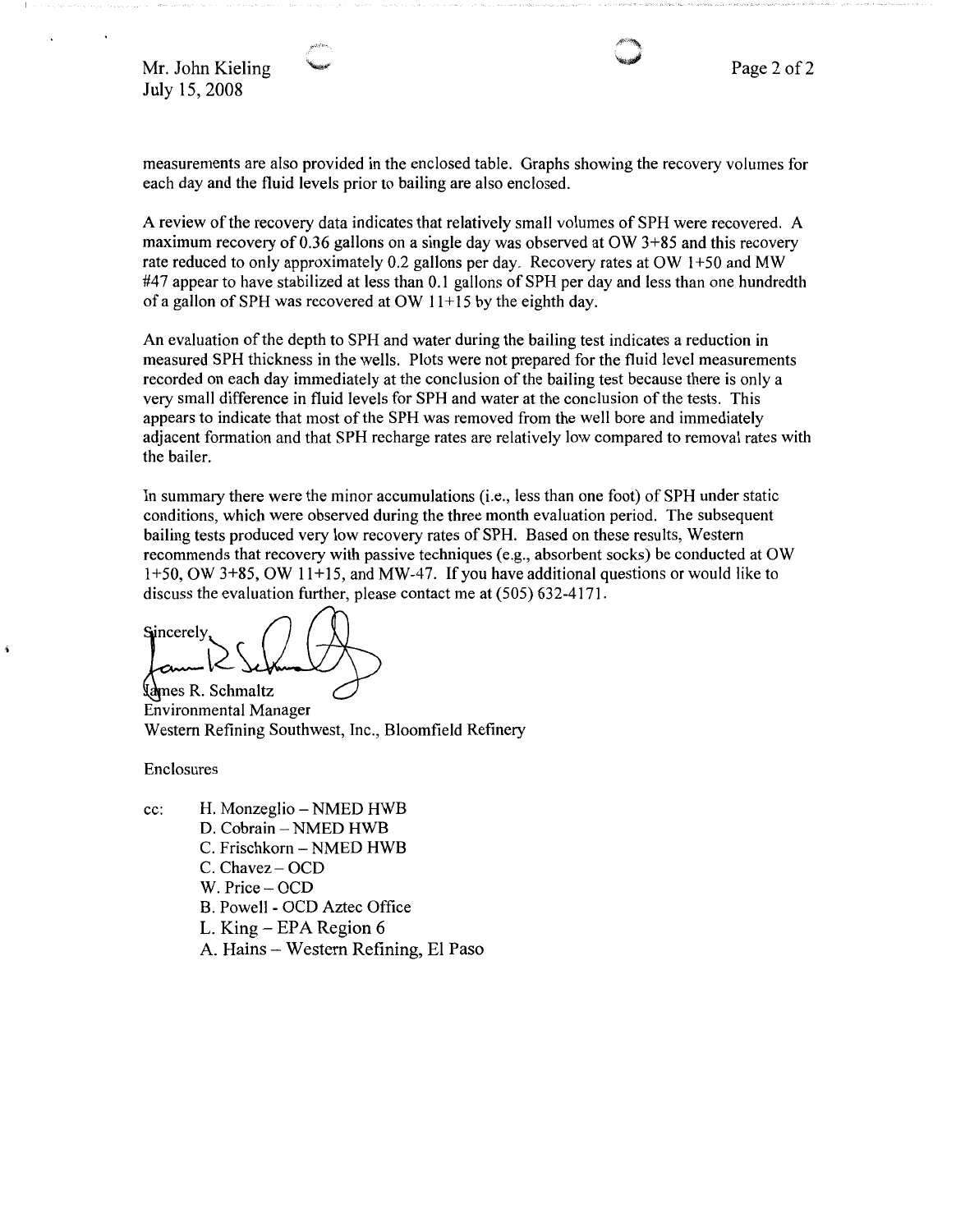|                             |  | Western Refining Southwest, Inc., Bloomfield Refinery |  |  |  |  |  |  |  |  |
|-----------------------------|--|-------------------------------------------------------|--|--|--|--|--|--|--|--|
| Interim Measures Evaluation |  |                                                       |  |  |  |  |  |  |  |  |

**MARSHALL** 

|                                      |                    |                    |                    | <b>Before Bailing</b> |                   | <b>After Bailing</b> |                   |  |  |  |  |
|--------------------------------------|--------------------|--------------------|--------------------|-----------------------|-------------------|----------------------|-------------------|--|--|--|--|
|                                      | <b>SPH</b>         | Water              | <b>Total</b>       | Depth to              | Depth to          | Depth to             | Depth to          |  |  |  |  |
| Date                                 | (gals)             | (gals)             | (gals)             | Product               | Water             | Product              | Water             |  |  |  |  |
|                                      |                    |                    |                    | (f <sup>t</sup> )     | (f <sup>t</sup> ) | (f <sup>t</sup> )    | (f <sup>t</sup> ) |  |  |  |  |
|                                      |                    |                    |                    |                       |                   |                      |                   |  |  |  |  |
| MW #47 Bailing Test Results<br>13.98 |                    |                    |                    |                       |                   |                      |                   |  |  |  |  |
| 6/30/2008                            | 0.25608            | 0.3168             | 0.57288            | 12.68                 | 12.42             | 13.96                |                   |  |  |  |  |
| 7/1/2008                             | 0.1716             | 0.39864            | 0.57024            | 12.85                 | 13.24             | 14.02                | 14.03             |  |  |  |  |
| 7/2/2008                             | 0.12408            | 0.33528            | 0.45936            | 13.66                 | 14.19             | 14.02                | 14.04             |  |  |  |  |
| 7/3/2008                             | 0.078408           | 0.385968           | 0.464376           | 12.59                 | 13.14             | 13.98                | 13.99             |  |  |  |  |
| 7/7/2008                             | 0.10824            | 0.28512            | 0.39336            | 12.88<br>12.93        | 13.17             | 14.04                | 14.06             |  |  |  |  |
| 7/8/2008                             | 0.08184            | 0.34584            | 0.42768            |                       | 13.15<br>13.06    | 14.03                | 14.05<br>13.98    |  |  |  |  |
| 7/9/2008<br>7/10/2008                | 0.07524<br>0.07524 | 0.36168<br>0.40128 | 0.43692<br>0.47652 | 12.88<br>12.94        | 13.1              | 13.95<br>14.03       | 14.05             |  |  |  |  |
|                                      |                    |                    |                    |                       |                   |                      |                   |  |  |  |  |
| OW 1+50 Bailing Test Results         |                    |                    |                    |                       |                   |                      |                   |  |  |  |  |
| 6/30/2008                            | 0.104544           | 0.746856           | 0.8514             | 13.68                 | 14.26             | 13.83                | 13.84             |  |  |  |  |
| 7/1/2008                             | 0.1452             | 0.74184            | 0.88704            | 13.7                  | 14.29             | 13.85                | 13.86             |  |  |  |  |
| 7/2/2008                             | 0.08712            | 0.7392             | 0.82632            | 13.85                 | 14.12             | 13.9                 | 13.91             |  |  |  |  |
| 7/3/2008                             | 0.082632           | 0.77616            | 0.858792           | 13.81                 | 14.11             | 13.95                | 13.96             |  |  |  |  |
| 7/7/2008                             | 0.08184            | 0.72864            | 0.81048            | 13.82                 | 14.17             | 13.98                | $\overline{14}$   |  |  |  |  |
| 7/8/2008                             | 0.052536           | 0.77352            | 0.826056           | 13.84                 | 14.17             | 13.92                | 13.92             |  |  |  |  |
| 7/9/2008                             | 0.06204            | 0.73788            | 0.79992            | 13.83                 | 14.16             | 13.96                | 13.97             |  |  |  |  |
| 7/10/2008                            | 0.076032           | 0.726              | 0.802032           | 13.87                 | 14.15             | 13.98                | 13.99             |  |  |  |  |
| OW 3+85 Bailing Test Results         |                    |                    |                    |                       |                   |                      |                   |  |  |  |  |
| 6/30/2008                            | 0.363              | 2.14104            | 2.50404            | 13.1                  | 14.08             | 13.7                 | 13.82             |  |  |  |  |
| 7/1/2008                             | 0.165              | 2.21496            | 2.37996            | 13.24                 | 13.74             | 14                   | 14.05             |  |  |  |  |
| 7/2/2008                             | 0.066              | 2.34168            | 2.40768            | 13.37                 | 13.53             | 14.09                | 14.14             |  |  |  |  |
| 7/3/2008                             | 0.05676            | 2.32584            | 2.3826             | 13.37                 | 13.47             | 14.01                | 14.05             |  |  |  |  |
| 7/7/2008                             | 0.10032            | 2.1252             | 2.22552            | 13.36                 | 13.64             | 14.02                | 14.04             |  |  |  |  |
| 7/8/2008                             | 0.04356            | 2.19384            | 2.2374             | 13.4                  | 13.5              | 14.33                | 14.35             |  |  |  |  |
| 7/9/2008                             | 0.032208           | 2.2308             | 2.263008           | 13.35                 | 13.45             | 14.18                | 14.19             |  |  |  |  |
| 7/10/2008                            | 0.024288           | 2.49216            | 2.516448           | $\overline{14}$       | 14.5              | 14.24                | 14.25             |  |  |  |  |
| OW 11+15 Bailing Test Results        |                    |                    |                    |                       |                   |                      |                   |  |  |  |  |
| 6/30/2008                            | 0.03696            | 4.94208            | 4.97904            | 12.3                  | 12.9              | <b>NPP</b>           | 14.45             |  |  |  |  |
| 7/1/2008                             | 0                  | 4.28472            | 4.28472            | <b>NPP</b>            | 12.34             | <b>NPP</b>           | 15.06             |  |  |  |  |
| 7/2/2008                             | 0.00528            | 4.24248            | 4.24776            | 12.57                 | 12.62             | <b>NPP</b>           | 14.95             |  |  |  |  |
| 7/3/2008                             | 0.00132            | 4.17912            | 4.18044            | 12.35                 | 12.36             | <b>NPP</b>           | 15.15             |  |  |  |  |
| 7/7/2008                             | 0.01584            | 4.16328            | 4.17912            | 12.37                 | 12.47             | <b>NPP</b>           | 15.22             |  |  |  |  |
| 7/8/2008                             | 0.007656           | 4.23984            | 4.247496           | 12.34                 | 12.36             | <b>NPP</b>           | 15.47             |  |  |  |  |
| 7/9/2008                             | 0.001848           | 4.08144            | 4.083288           | 12.42                 | 12.44             | <b>NPP</b>           | 15.3              |  |  |  |  |
| 7/10/2008                            | 0.002112           | 4.21608            | 4.218192           | 12.41                 | 12.42             | <b>NPP</b>           | 15.4              |  |  |  |  |

NPP - no product present

 $\sim 10^{10}$  eV  $\sim 10^{10}$ 

 $\cdot$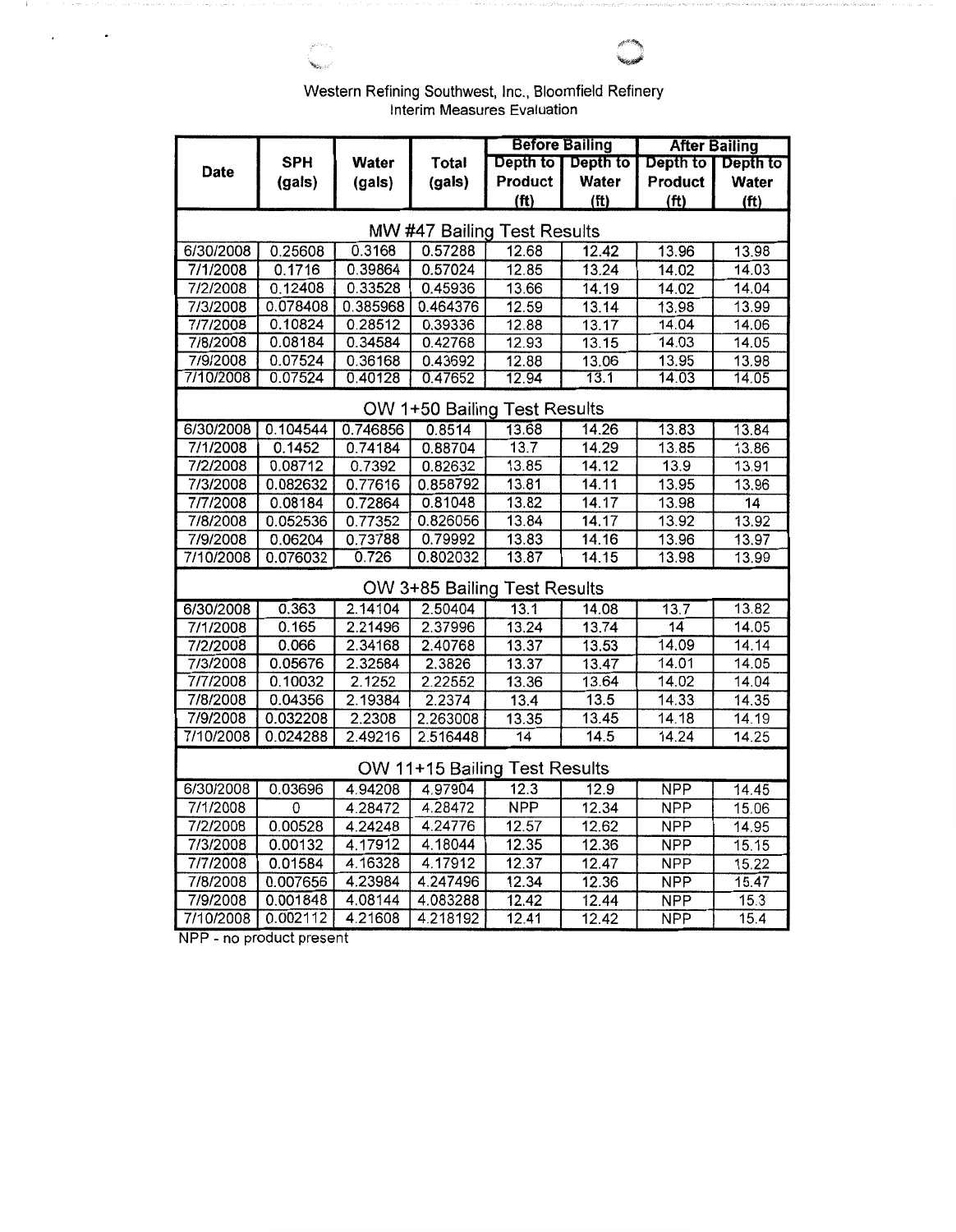Western Refining Southwest, Inc., Bloomfield Refinery Interim Measures Evaluation



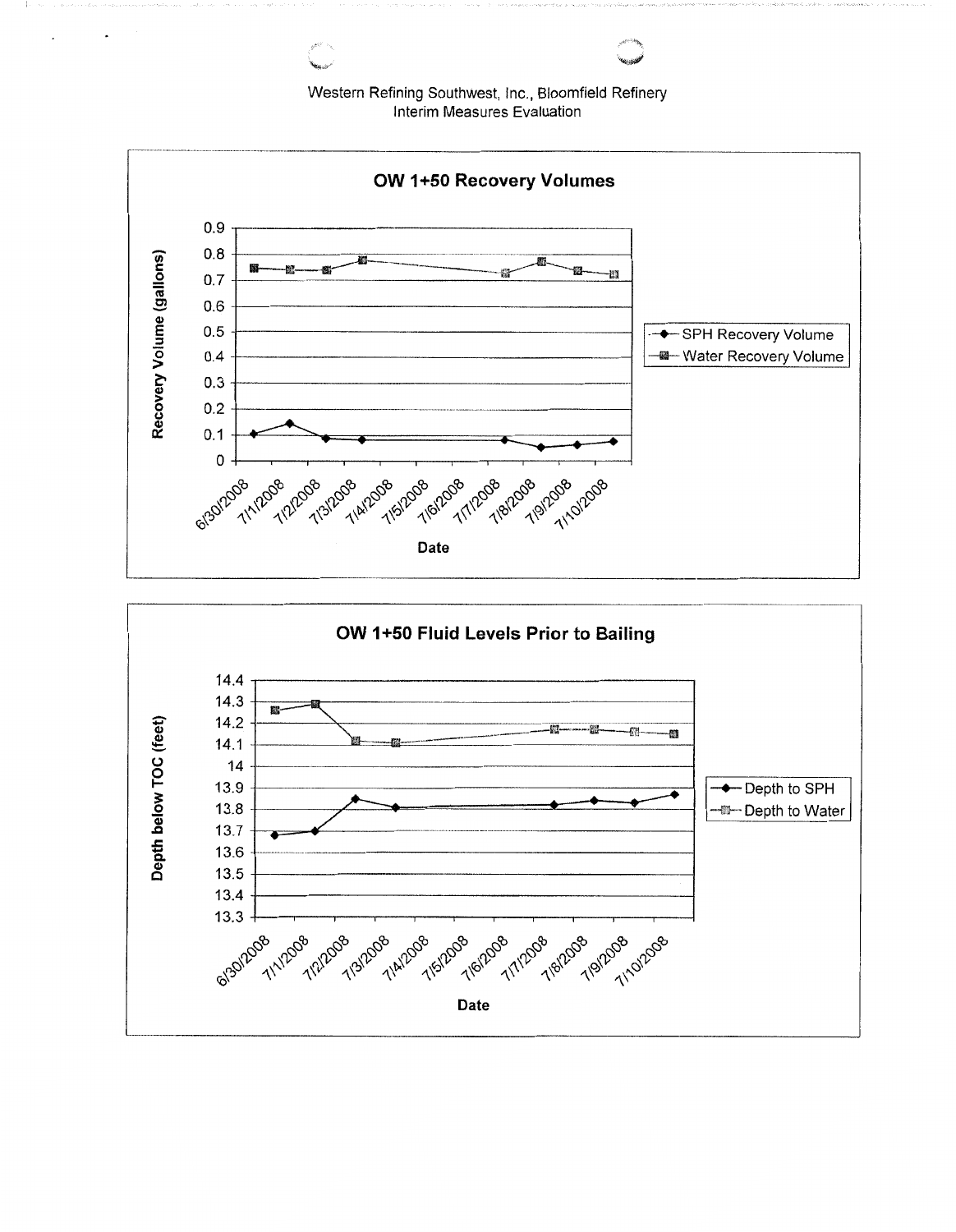Western Refining Southwest, Inc., Bloomfield Refinery Interim Measures Evaluation



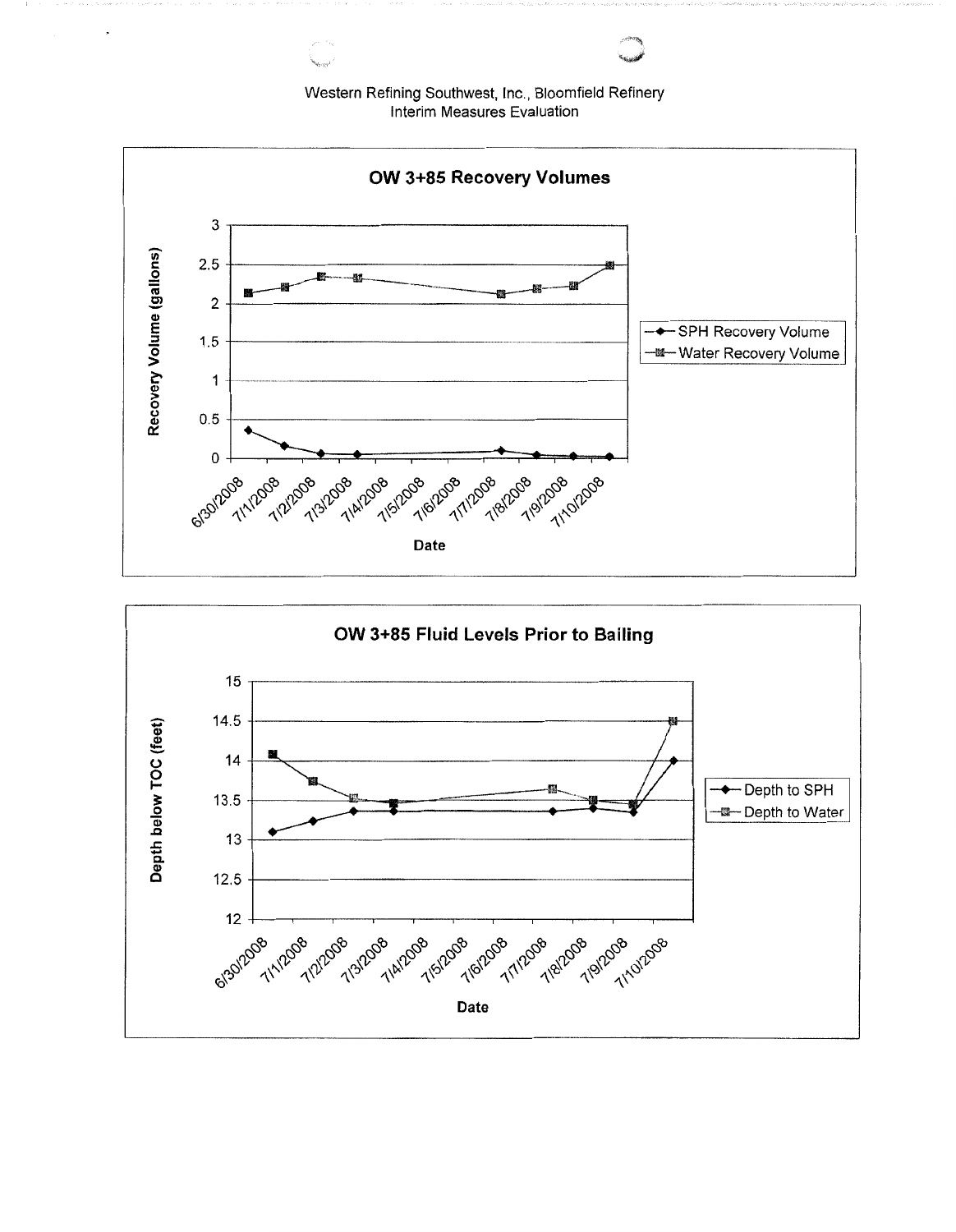Western Refining Southwest, Inc., Bloomfield Refinery Interim Measures Evaluation